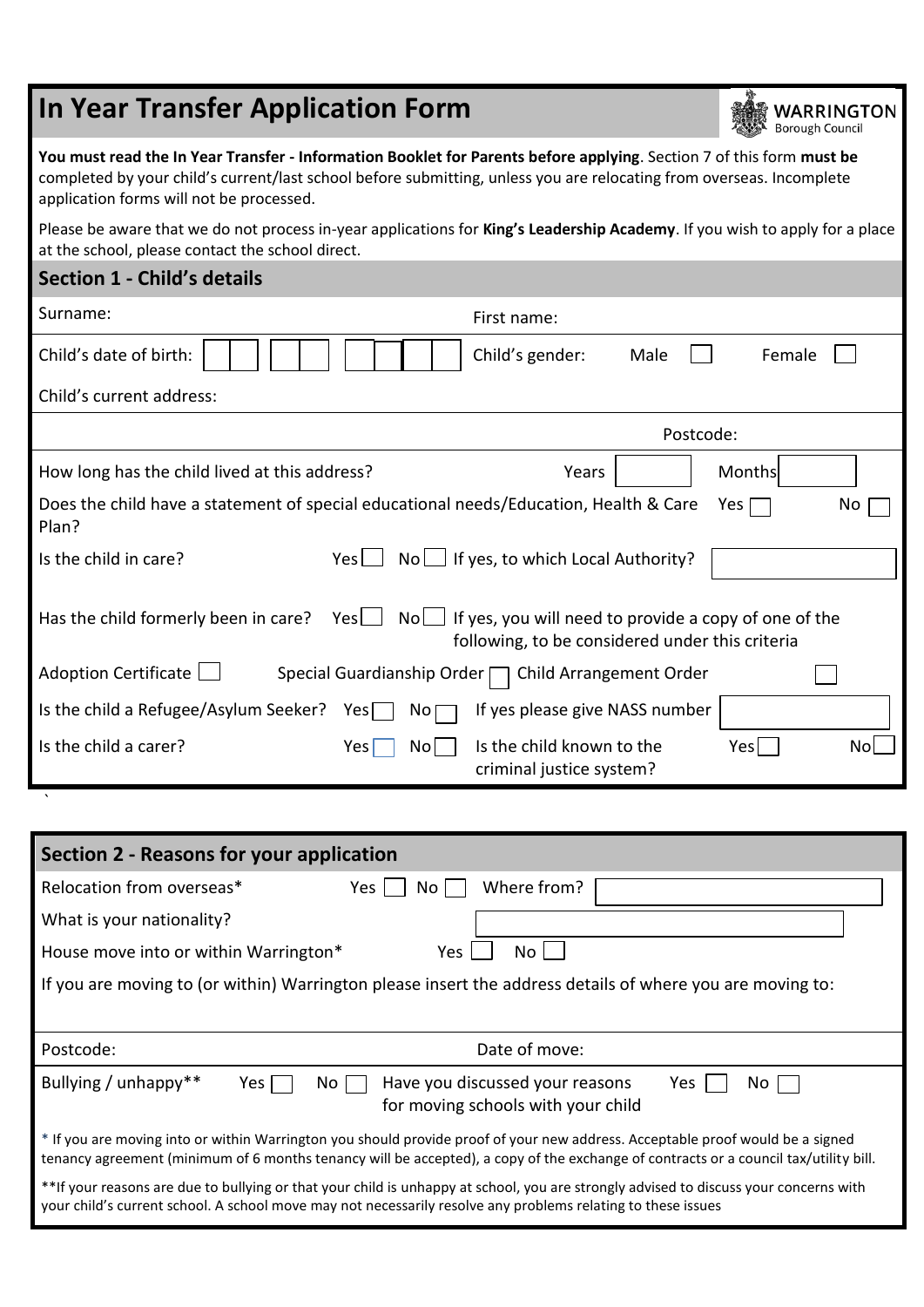| <b>Section 3 - Current School Details</b>                                                      |           |           |         |
|------------------------------------------------------------------------------------------------|-----------|-----------|---------|
| Name of current school:                                                                        |           |           |         |
| Address if not a Warrington school:                                                            |           |           |         |
|                                                                                                |           |           |         |
|                                                                                                | Postcode: |           |         |
| Date Started:                                                                                  |           |           |         |
| Is the child still in attendance at the above school?<br>If no, please give last date attended | No<br>Yes |           |         |
| How many schools has your child attended in the last 12 months:                                |           |           |         |
| Name all previous schools attended - please put most recent school first                       |           |           |         |
| School:                                                                                        |           | Date From | Date To |
| Address:                                                                                       |           |           |         |
| Postcode:                                                                                      |           |           |         |
|                                                                                                |           |           |         |
| School:                                                                                        |           | Date From | Date To |
| Address:                                                                                       |           |           |         |
| Postcode:                                                                                      |           |           |         |
| Reason for leaving:                                                                            |           |           |         |
| School:                                                                                        |           | Date From | Date To |
| Address:                                                                                       |           |           |         |
| Postcode:                                                                                      |           |           |         |
| Reason for leaving:                                                                            |           |           |         |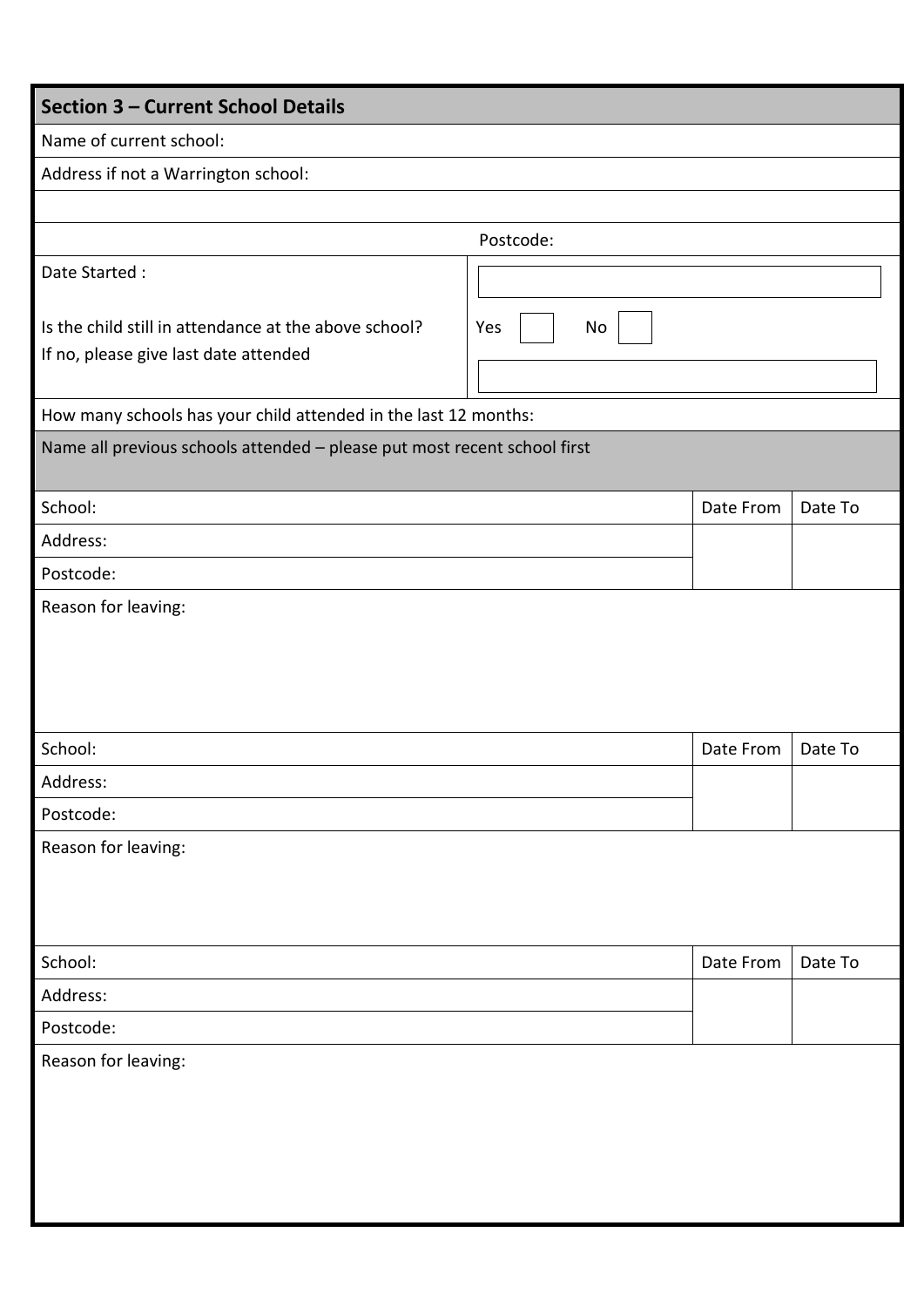**Section 4 – School Preferences** Please state your preferences and provide reasons for applying i.e. sibling already attending, medical, ease of travel, distance, social or faith (please state name of sibling already in attendance at the school).

### **1.**

Name and date of birth of sibling if applicable:

Reason:

**2.**

Name and date of birth of sibling if applicable:

Reason:

### **3.**

Name and date of birth of sibling if applicable:

Reason:

## **Section 5 - Applications for faith schools only**

If any of your stated preferences are for a faith school you may need to complete the school's supplementary form **as well as this form,** and return it to the school by the date they request.

| Is your child Baptised Catholic  | $Yes \Box$ | $N0$ $\Box$ | Church of Baptism                                                                                           |
|----------------------------------|------------|-------------|-------------------------------------------------------------------------------------------------------------|
| Date Baptised                    |            |             | Church Parish of residence                                                                                  |
| Is your child Baptised Christian | Yes $\Box$ | $No \cup$   | Church of Baptism                                                                                           |
| Date Baptised                    |            |             | Church Parish of residence                                                                                  |
| Is your child of another faith   | Yes $\Box$ | $No \cup$   | Please state                                                                                                |
| religion may be required.        |            |             | The school may carry out additional checks and proof of baptism or a letter from an appropriate minister of |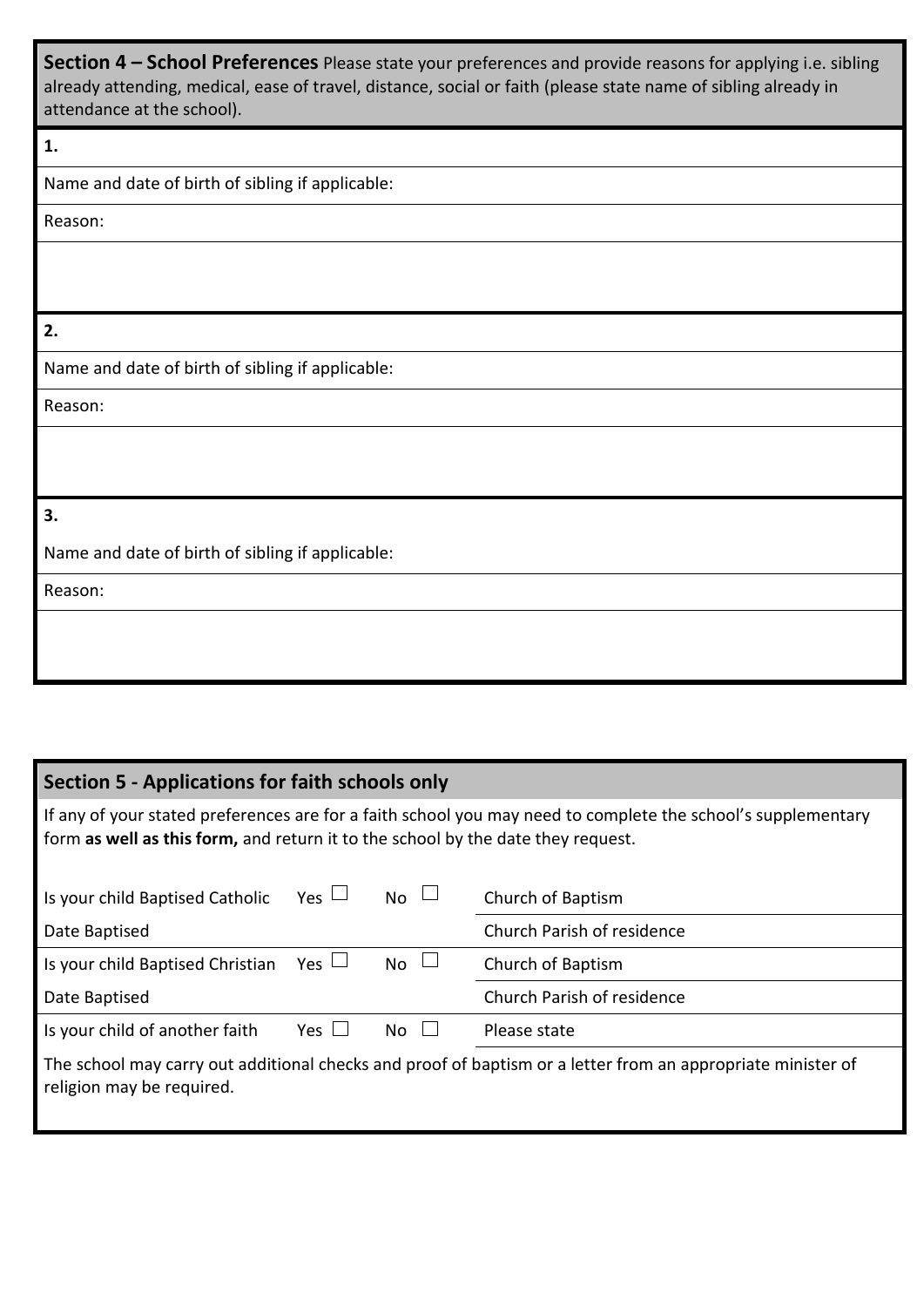| <b>Section 6 - Applicant Details</b>                   |                                                                                                                                                                                                                                                                                                                                       |                                     |                                                                                                                                                                                                                                   |
|--------------------------------------------------------|---------------------------------------------------------------------------------------------------------------------------------------------------------------------------------------------------------------------------------------------------------------------------------------------------------------------------------------|-------------------------------------|-----------------------------------------------------------------------------------------------------------------------------------------------------------------------------------------------------------------------------------|
| Mr/Mrs/Miss/Ms                                         | First name:                                                                                                                                                                                                                                                                                                                           | Surname:                            |                                                                                                                                                                                                                                   |
| Does the child live with you?                          |                                                                                                                                                                                                                                                                                                                                       | Yes $\Box$                          | No $\Box$                                                                                                                                                                                                                         |
| If no, please give your address:                       |                                                                                                                                                                                                                                                                                                                                       |                                     |                                                                                                                                                                                                                                   |
|                                                        |                                                                                                                                                                                                                                                                                                                                       | Post code:                          |                                                                                                                                                                                                                                   |
| Please state your relationship to the child?           |                                                                                                                                                                                                                                                                                                                                       | $Mum \Box$                          | Dad<br>Sibling $\Box$                                                                                                                                                                                                             |
| Grandparent $\Box$ Other (please specify)              |                                                                                                                                                                                                                                                                                                                                       |                                     |                                                                                                                                                                                                                                   |
|                                                        | Do you have parental responsibility for the child?*                                                                                                                                                                                                                                                                                   | Yes $\Box$                          | No $\square$                                                                                                                                                                                                                      |
| Is the child privately fostered by you                 | No<br>Yes                                                                                                                                                                                                                                                                                                                             | Is the child an exchange<br>student | No<br>Yes                                                                                                                                                                                                                         |
| A father will have child's parental responsibility if: | • He was married to the child's mother when the child was born (even if later divorced or separated)<br>• The child was born after 1 December 2003, and he is named on the birth certificate<br>• If a parental responsibility agreement is obtained from a court or by agreement with the mother                                     |                                     | *For births registered in England and Wales, parental responsibility is automatically given to the child's mother from birth.                                                                                                     |
| <b>Parental Declaration</b>                            |                                                                                                                                                                                                                                                                                                                                       |                                     |                                                                                                                                                                                                                                   |
| school.                                                | I can confirm that all of the information I have given on this form is correct and up to date and understand that<br>if I have deliberately given false information, the offer of a school place may be withdrawn.<br>I understand that you will share the information with the schools on this form and, if different, the allocated |                                     |                                                                                                                                                                                                                                   |
|                                                        | I understand that Section 7 of the form must be completed by my child's current school before submitting.                                                                                                                                                                                                                             |                                     |                                                                                                                                                                                                                                   |
| I have enclosed proof of address (if required).        |                                                                                                                                                                                                                                                                                                                                       |                                     |                                                                                                                                                                                                                                   |
| Signature:                                             |                                                                                                                                                                                                                                                                                                                                       | Date:                               |                                                                                                                                                                                                                                   |
| Home telephone number:                                 |                                                                                                                                                                                                                                                                                                                                       | Mobile:                             |                                                                                                                                                                                                                                   |
| Email:                                                 |                                                                                                                                                                                                                                                                                                                                       |                                     |                                                                                                                                                                                                                                   |
|                                                        | The Completed application form should be returned to:                                                                                                                                                                                                                                                                                 |                                     |                                                                                                                                                                                                                                   |
|                                                        | The School Admissions Team, East Annexe, Town Hall, Sankey Street, Warrington, WA1 1UH.                                                                                                                                                                                                                                               |                                     |                                                                                                                                                                                                                                   |
|                                                        | Or alternatively you can scan a copy of the form to <b>schooladmissions@warrington.gov.uk</b>                                                                                                                                                                                                                                         |                                     |                                                                                                                                                                                                                                   |
|                                                        | Please do not send photograph's of the completed pages as the form may need to be reproduced.                                                                                                                                                                                                                                         |                                     |                                                                                                                                                                                                                                   |
| <b>Transport to school</b>                             |                                                                                                                                                                                                                                                                                                                                       |                                     |                                                                                                                                                                                                                                   |
|                                                        | qualifies under the terms of the School and College Transport Policy.                                                                                                                                                                                                                                                                 |                                     | Please do not confuse the right to express a preference for a school with an entitlement to travel assistance.<br>Please note that if your application is successful there will be no assistance with transport unless your child |
|                                                        |                                                                                                                                                                                                                                                                                                                                       |                                     |                                                                                                                                                                                                                                   |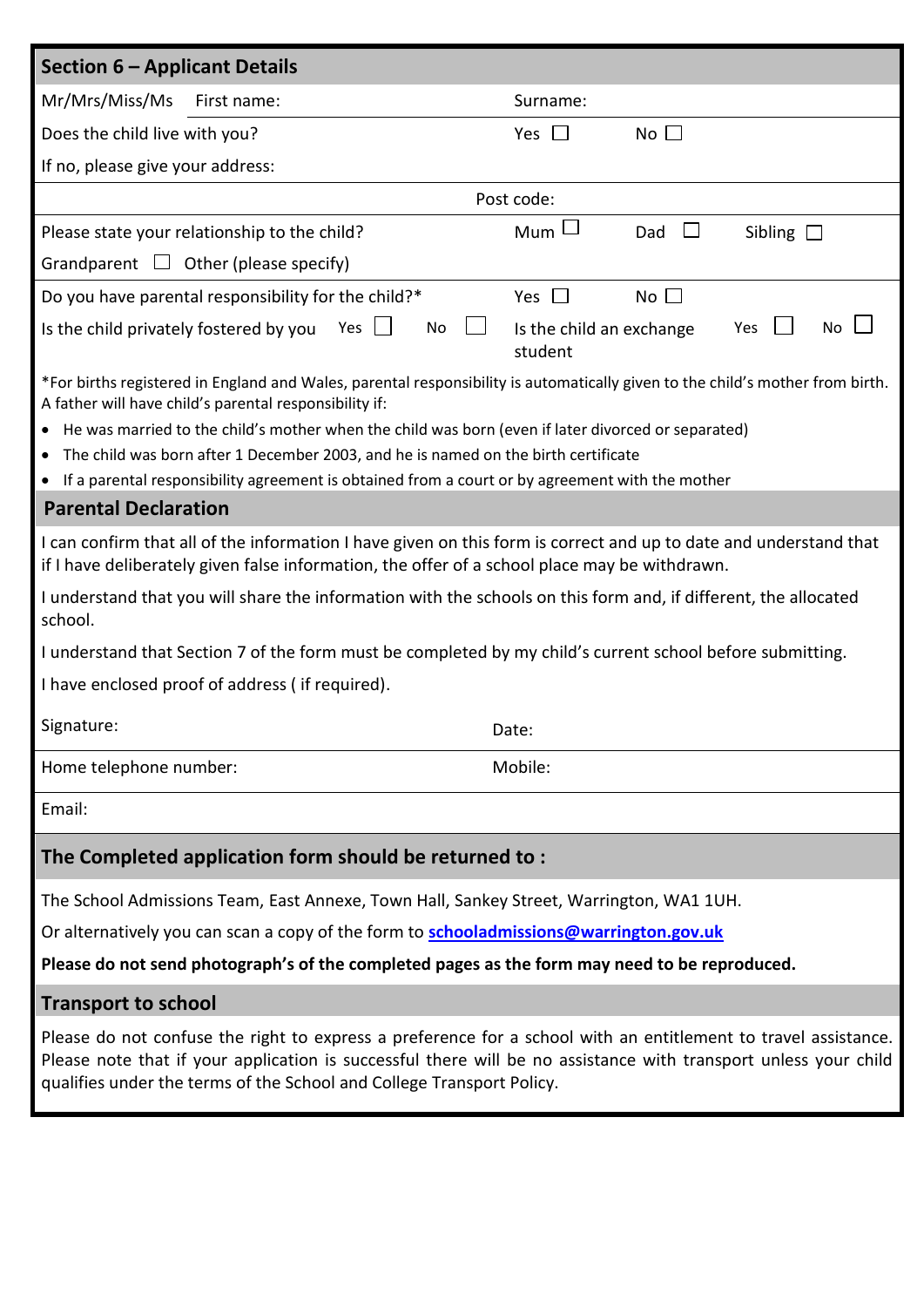

# **Section 7**

**This section must be completed by the child's current or last school attended.**

**There is no requirement to complete section 7 if you are relocating from overseas.** 

## **Notification of Request for an In Year Transfer**

This section **must be** completed by the designated In-Year Admissions Lead (IAL) at the child's current school.

This section is used to help assess whether the child's application is processed through the Fair Access Protocol. Please provide as much detail as possible, bearing in mind what information you would wish to know if the situation were reversed and the application was for your school.

Please be aware that applications will not be processed without a completed Section 7 and incomplete application forms will be returned.

#### **Form completed by:**

| Has a discussion taken place with parent/carer to ensure that you have    |                | Yes<br>No. |
|---------------------------------------------------------------------------|----------------|------------|
| exhausted all possibilities of the child remaining at your school?        |                |            |
| Has the possibility of a managed transfer been discussed with parents and |                | Yes<br>No. |
| preferred schools?                                                        |                |            |
| If yes what was the outcome                                               |                |            |
|                                                                           |                |            |
| Name:                                                                     | Position:      |            |
|                                                                           |                |            |
| Tel Number:                                                               | Email address: |            |
|                                                                           |                |            |
| Signature:                                                                | Date:          |            |